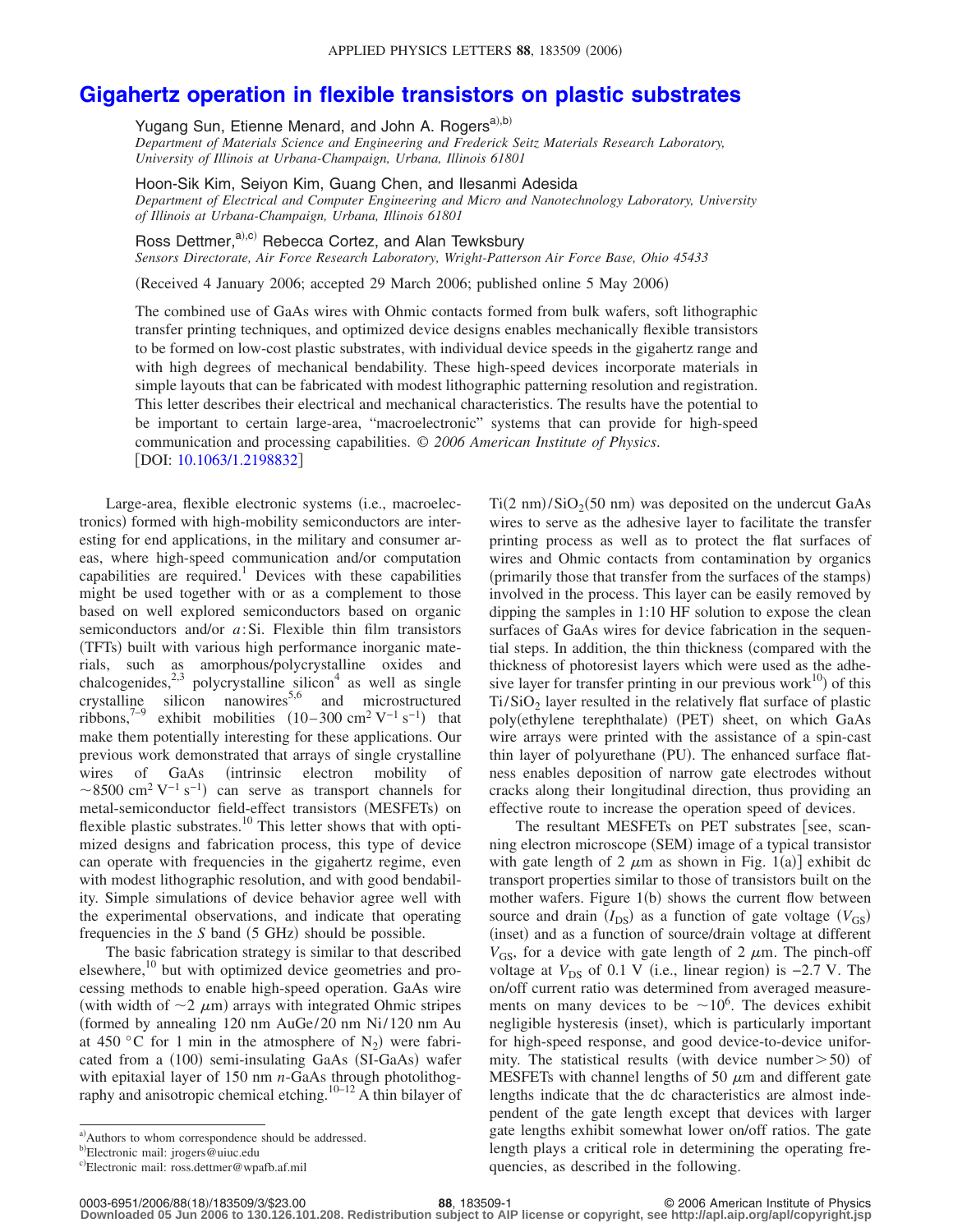

FIG. 1. (Color online) (a) SEM image of an individual GaAs-wire MESFET with channel length of 50  $\mu$ m and gate length of 2  $\mu$ m on PU/PET substrate, showing that each transistor was formed with ten aligned GaAs wires. (b) Current-voltage (i.e.,  $I_{DS}$  vs  $V_{DS}$ ) curves of a transistor shown in (a). From top to bottom, the *V*<sub>GS</sub> decreases from 0.5 to −3.0 V at a step of 0.5 V. The inset shows the transfer curve of this transistor in the saturation region of  $V_{DS}=4$  V.

The inset of Fig.  $2(a)$  shows the layout of a device designed for microwave testing. Each unit of the test structure contains two identical MESFETs with gate lengths of 2  $\mu$ m and channel lengths of 50  $\mu$ m with a common gate, and probing pads configured to match the layout of the rf probes. In the measurement, the drain  $(D)$  terminal was held at 5 V [versus source  $(S)$ ] and the gate  $(G)$  was held at 0 V. The measurement was carried out using Agilent 8720 network analyzer calibrated from 50 MHz to 1 GHz using a standard short-open-load-through (SOLT) technique on a Cascade Microtech impedance standard substrate. The measurements described below involve no further deembedding, and therefore likely underestimate the actual device speeds.

The small-signal current gain  $(h_{21})$  can be extracted from the measured *S* parameters of the device. This quantity exhibits a logarithmic dependence on the frequency of input rf signal [Fig. 2(a)]. The unity current gain frequency  $(f_T)$  is defined as the frequency at which the short-circuit current gain becomes unity. $13$  This quantity can be extracted by extrapolating the curve of Fig.  $2(a)$  according to a least-square fit of a −20 dB/decade line and locating its *x* intercept. The value determined in this manner is  $f_T = 1.55$  GHz. This device represents the fastest mechanically flexible transistor on plastic, with an  $f<sub>T</sub>$  in the gigahertz regime. We also estimated the rf response of GaAs MESFETs according to the smallsignal equivalent circuit model<sup>14,15</sup> using the measured dc parameters and the calculated capacities between electrodes. The plot from the simulation result agrees well with the experimental result and yields  $f_T$ = 1.68 GHz. This model also works well for the transistors with different gate lengths, for example, the experimental  $f_T$  (730 MHz) of MESFET with gate length of 5  $\mu$ m is close to that simulated quantity  $(795 \text{ MHz})$  [Fig. 2(b)]. In the model, only the intrinsic parameters of MESFET are considered because the extrinsic parameters (i.e., inductance and resistance associated with



FIG. 2. (Color online) [(a) and (b)] Experimental (blue) and simulated (red) results of rf responses of GaAs-wire MESFETs with different gate lengths:  $2 \mu m$  (a) and  $5 \mu m$  (b). The measurements were conducted with probing configuration shown in the inset of (a). (c) Dependence of  $f<sub>T</sub>$  on gate length. The different symbols represent measurements on different devices; the dashed line corresponds to simulation.

compares the measured (symbols) and calculated (dashed line)  $f_T$  of GaAs-wire MESFETs with different gate lengths and channel length of 50  $\mu$ m. The results suggest that  $f<sub>T</sub>$ could be increased significantly by reducing the gate length or by further optimizing the design of the layers in the GaAs mother wafers.

We previously reported some initial measurements of the effects of tensile strains on wire-based MESFETs with gate length of 15  $\mu$ m.<sup>10</sup> Here we look more closely at the behavior of high-speed devices in both compression and tension, up to their fracture point. The measurements consisted of full dc electrical characterization as a function of bending the substrate [see Fig.  $3(a)$ ] into concave and convex shapes with different radii of curvature.<sup>8</sup> The convex and concave bend surfaces induce tensile (assigned a positive value) and compressive strains (assigned a negative value) on the devices. A device similar to that shown in the inset of Fig.  $2(a)$  was used to evaluate the effect of bending-induced strain on the performance. The saturation current (i.e.,  $V_{DS} = 4$  V and  $V_{GS}$  $=0$  V) increases by  $\sim$  10% with increasing tensile strain to 0.71% corresponding bending radius of 14 mm for the 200  $\mu$ m thick substrate used in this work) and drops by  $\sim$ 20% with increasing compressive strain to 0.71% [Fig. 3(b)]. The current recovers when the substrate is released after bending in either direction, suggesting that deformations of the plastic substrate and the other components of the devices are elastic in this regime. Previous studies on the strained epilayers of Ga<sub>x</sub>In<sub>1−x</sub>As on (100) GaAs wafers re-

probing pads) are considered to be negligible. Figure 2(c) veal that biaxial stress as well as externally applied uniaxial<br>Downloaded 05 Jun 2006 to 130.126.101.208. Redistribution subject to AIP license or copyright, see